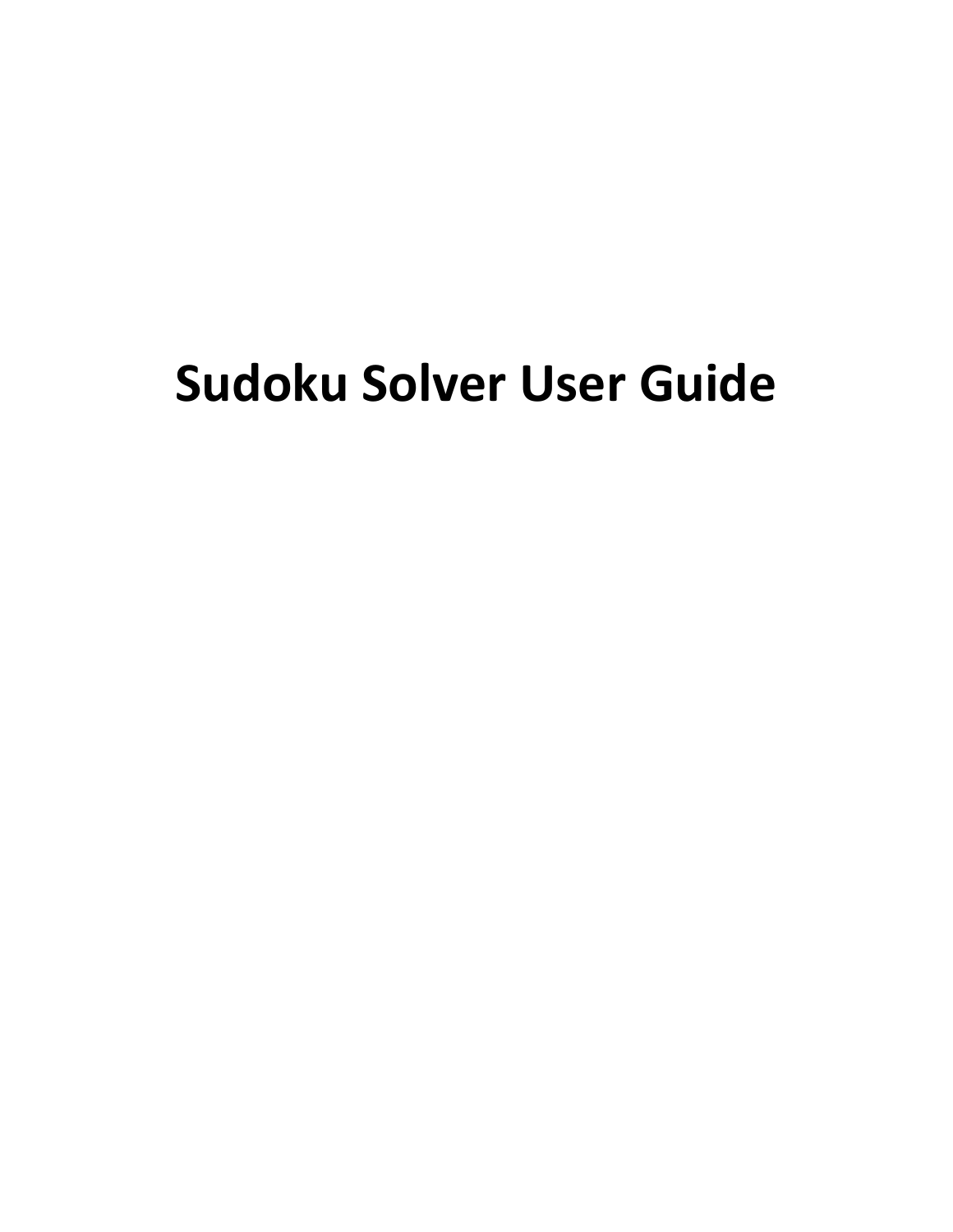

| <b>Overview</b>                | 3 |
|--------------------------------|---|
| <b>Introduction</b>            | 4 |
| <b>Sudoku Solver</b>           | 4 |
| Game grid                      | 4 |
| <b>Entering Values in Cell</b> | 4 |
| Drag and Drop functionality    | 4 |
| <b>Button Inputs</b>           | 4 |
| Load Game Design               | 5 |
| Load Template                  | 6 |
| Load From Disk                 | 6 |
| Load From Google Drive         | 6 |
| Design Your Own Game           | 6 |
| <b>Auto Solve</b>              | 6 |
| Solve the Game                 | 6 |
| Solve and Solution Download    | 7 |
| <b>Reset the Game</b>          | 7 |
| Game Status Message            | 7 |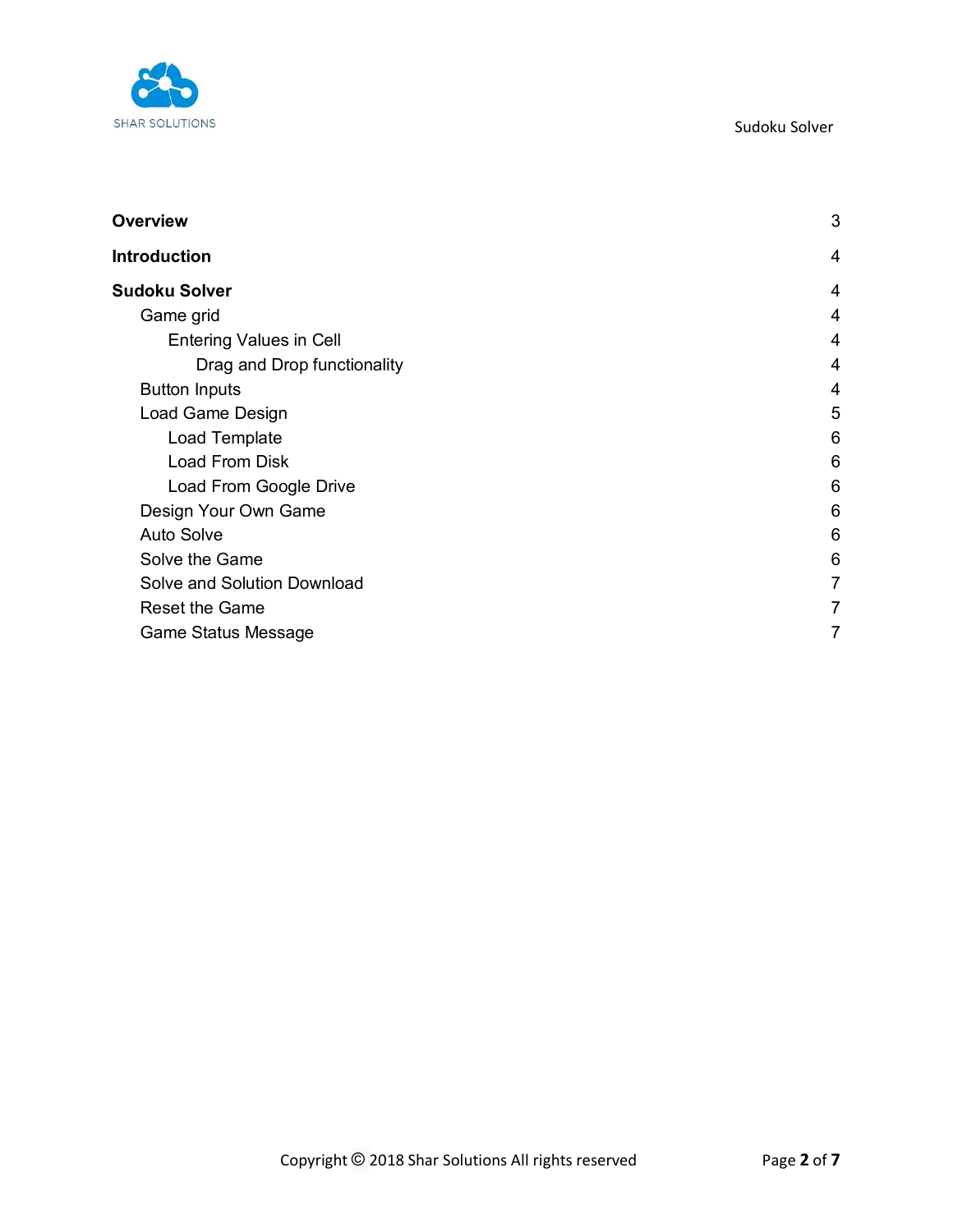

# <span id="page-2-0"></span>**Overview**

SudokuSplashzone furnishes huge number of Sudoku Games in different variations at different levels for the users to relish the experience of solving Sudoku. It is enhanced with another exciting feature called Sudoku Solver to solve the Sudoku games.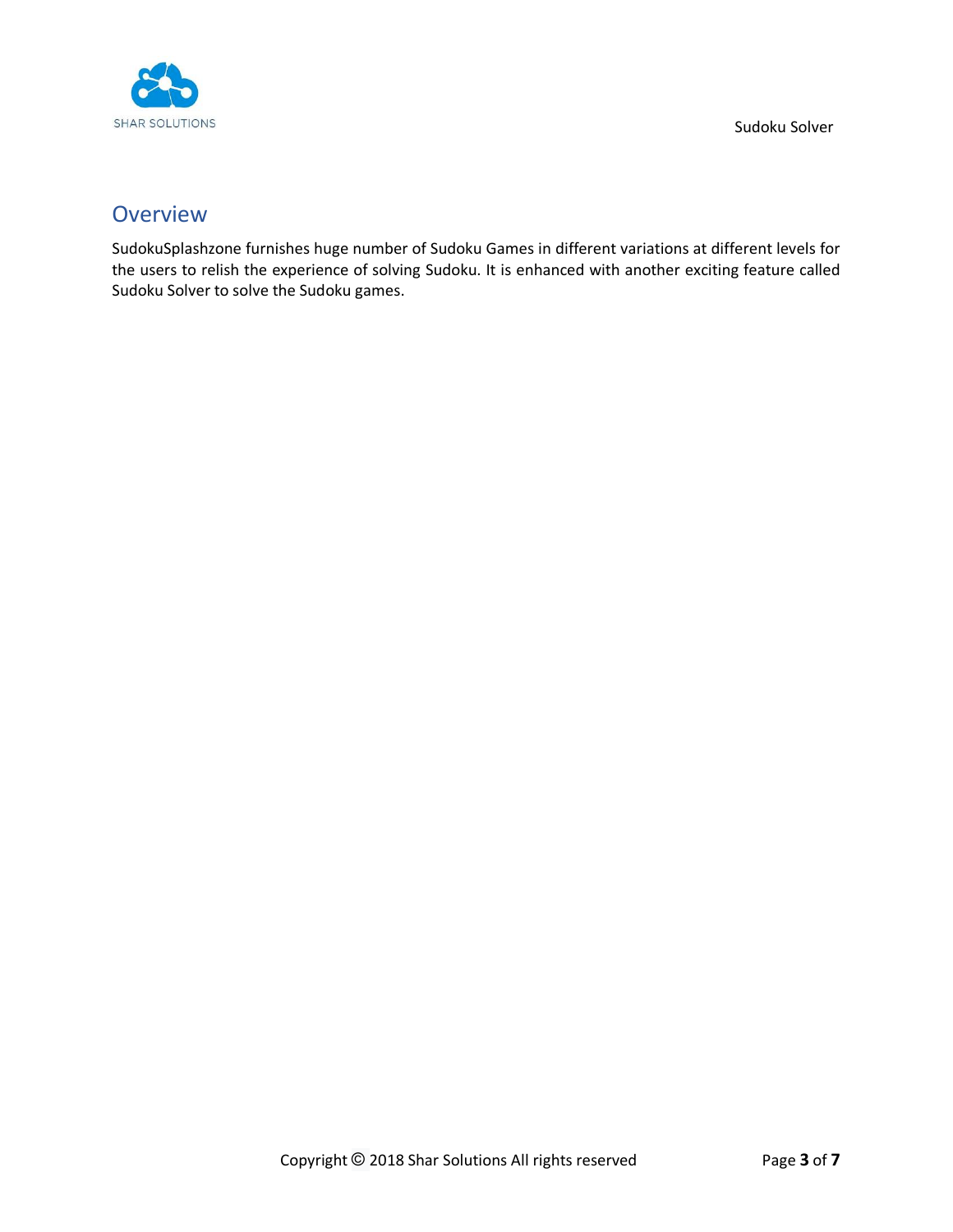Sudoku Solver



# <span id="page-3-0"></span>Introduction

Solving sudoku is bit challenging and time consuming. Thus, Sudoku Solver is created with the purpose of providing a synergetic and an assisting environment to the users for solving the Sudoku Games. Users can make use of this solver to solve the different types and levels of Sudoku games completely by entering the numbers of the puzzle they wish to solve. This document briefs the different sections of Sudoku Solver and how to solve the games by using features available.

# <span id="page-3-1"></span>Sudoku Solver

The Sudoku Solver can solve any valid Sudoku puzzle. It provides several analysis features that allows the users to check if the puzzle given is valid and difficulty level of the puzzle. Here, we use the different levels of algorithms that works as the stimulating logic behind the solver for solving the games. Refer **[How to Solve Sudoku](https://www.sudokusplashzone.com/gen/helpsupport/rules.html)** to know more about algorithms used.

# <span id="page-3-2"></span>Game grid

Game grid represents the Sudoku grid that needs to be solved. It contains rows and columns that holds the numbers. Users can load the game grid by using standard template or by selecting the game from their local disk or google drive. The name of the game will be displayed above the grid.

#### <span id="page-3-3"></span>Entering Values in Cell

Users can enter the values in the cells through keyboard or by using the button Inputs. If the user wants to remove a value from a cell, it can be done by re-entering that same value in the cell. Also, the cells can be made empty by deleting the values in that cell.

#### <span id="page-3-4"></span>Drag and Drop functionality

<span id="page-3-5"></span>Users can drag and drop the values from one cell to another cell of the Game grid.

# Button Inputs

Input buttons can be used to make entry in a particular cell of Game grid by dragging and dropping the desired input values or by clicking on it.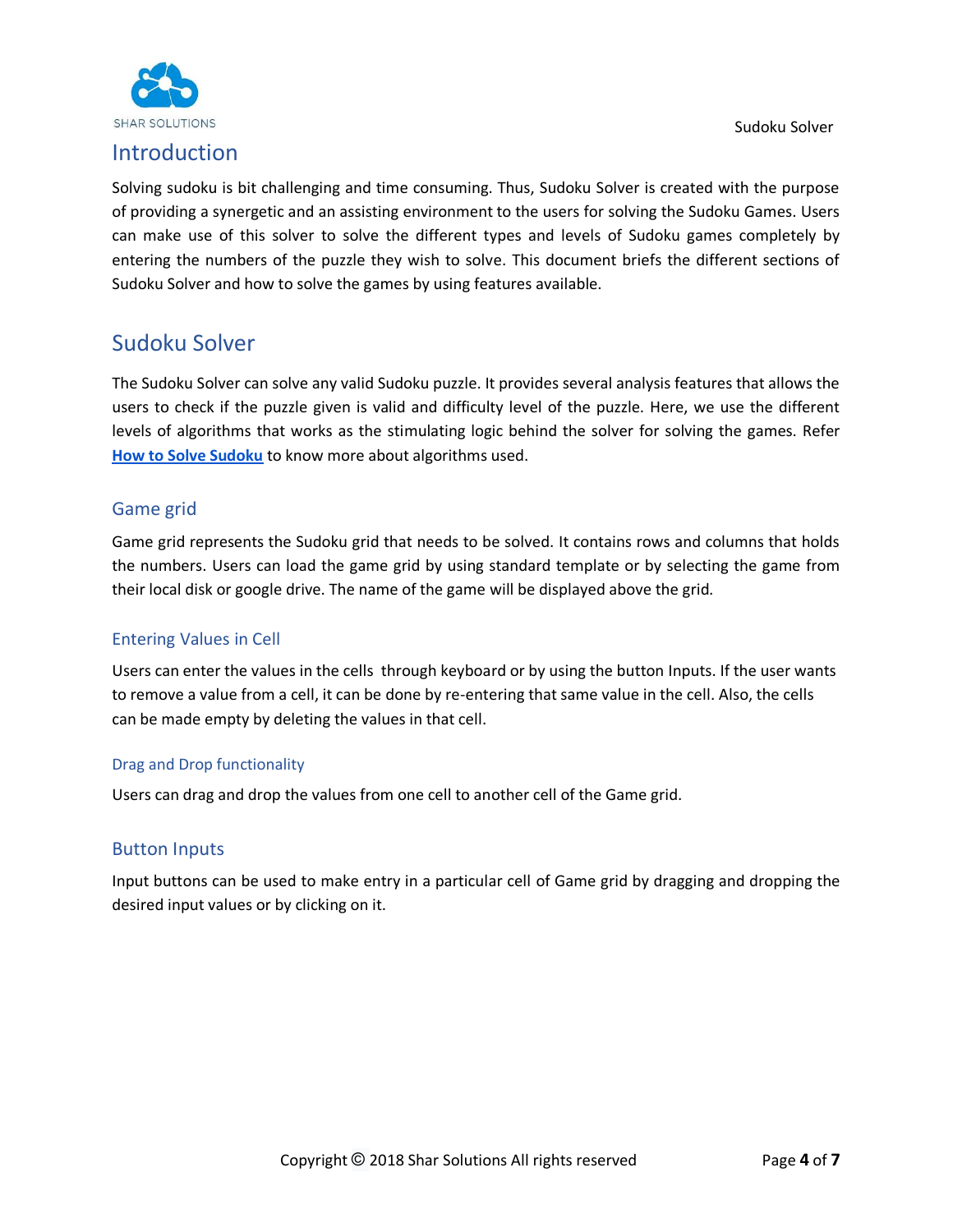



# <span id="page-4-0"></span>Load Game Design

Users can load game design by using the following options.

- Load Template
- Load from Disk
- Load from Google Drive

|  | Load Game Design   |  |                                       |
|--|--------------------|--|---------------------------------------|
|  | Regular Sudoku     |  |                                       |
|  | Load from Template |  | Load from Disk Load from Google Dirve |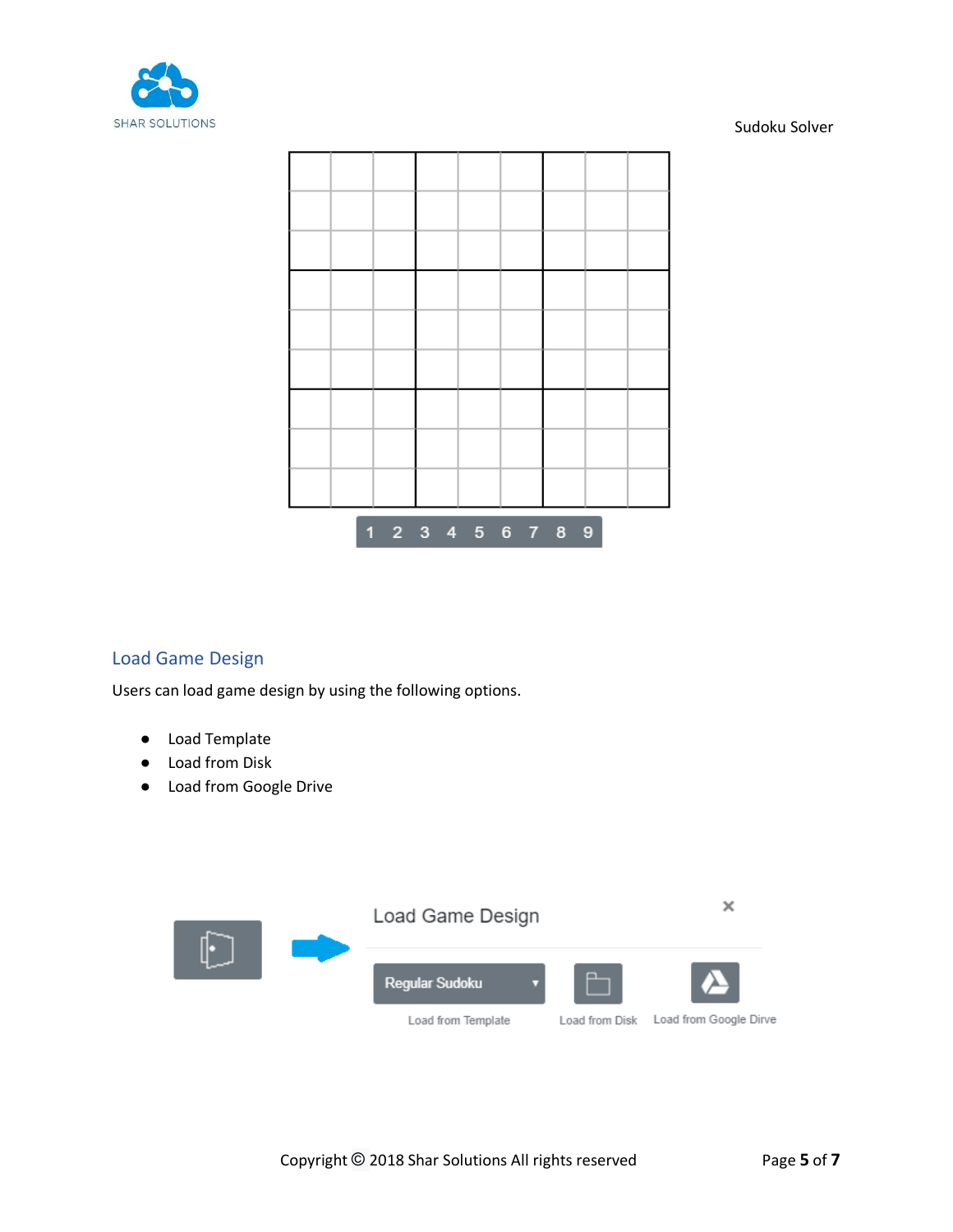



<span id="page-5-1"></span><span id="page-5-0"></span>Users can load the game design by selecting a game available in the load template drop down.

#### Load From Disk

Load from disk button provides user the feature to make use of the game which is already designed by the user, by loading the file from the system.

## <span id="page-5-2"></span>Load From Google Drive

<span id="page-5-3"></span>Load from Google drive button provides the ability to load the game grid from the google drive.

## Design Your Own Game

Design your own game will navigate user to the Sudoku Game designer page that helps you to create games of your own design.



# <span id="page-5-4"></span>Auto Solve

Auto Solve is provided to solve the game automatically, as the user enters the inputs. It works spontaneously, at the instance user provides their inputs each time. Solving is done based on the different levels of algorithms that are referred. It can solve the game completely, if the input provided is valid. It is checked by default.



# <span id="page-5-5"></span>Solve the Game

Solve the Game exhibits the purpose of solving the game by proceeding it to the next level based on the inputs available in the game grid at the time of clicking the button. Solving is done based on the different levels of algorithms that are referred. It can solve the game completely, if the input provided is valid.